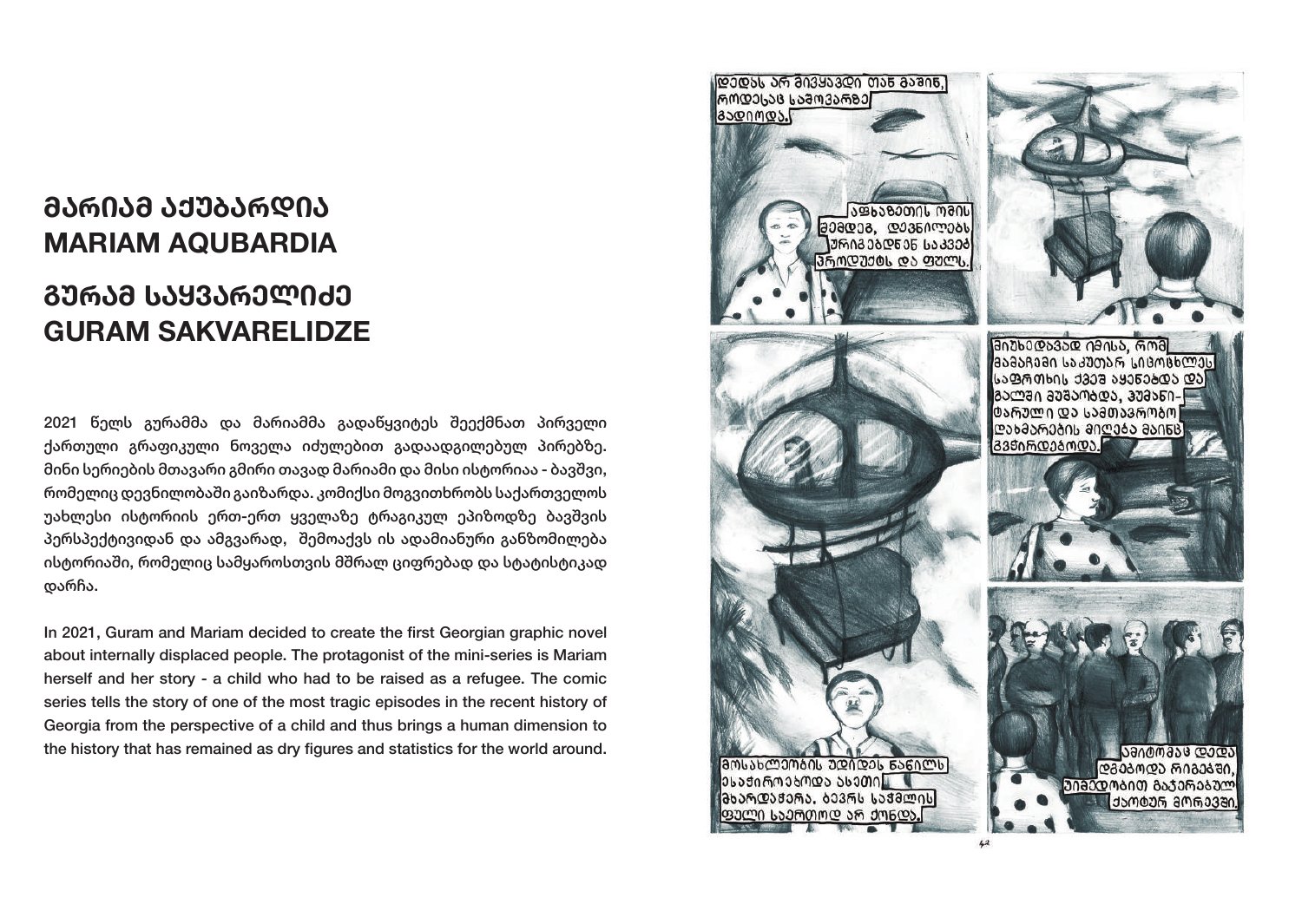#### **ᲠᲐ ᲒᲭᲘᲠᲓᲔᲑᲐᲗ, ᲠᲝᲛ ᲡᲐᲛᲣᲨᲐᲝ ᲞᲠᲝᲪᲔᲡᲘ ᲨᲔᲓᲒᲔᲡ?**

**მარიამ აქუბარდია**: ჩემთვის ყველაზე მნიშვნელოვანია სიმშვიდე, რომ სრულად ვკონცეტრირდე საქმეზე. ხმაური, არეულობა და ქაოსი ნებისმიერი ფორმით ხელს მიშლის ვიაზროვნო და ვიმოქმედო შემოქმედებითად. **გურამ საყვარელიძე:** ინსპირაცია და საბოლოო ნამუშევრის, როგორც სხვებისთვისაც მნიშვნელოვანი პროდუქტის დანახვა ჩემთვის გადამწყვეტ როლს თამაშობს სამუშაო პროცესში. ამ ორი ფაქტორის არარსებობის შემთხვევაში, მიჭირს მოტივაციის პოვნა. თუმცა ყოფილა ისეთი შემთხვევებიც, როდესაც შემოქმედებითი ნამუშევარი შემიქმნია მუშაობის პროცესში, ყოველგვარი ინსპირაციისა და გეგმების გარეშე.

#### **WHAT DO YOU NEED TO GET YOUR CREATIVE PROCESS DONE?**

**Mariam Akubardia:** The most important thing for me is peace, to fully immerse myself in work. Noise, disorder, and chaos in any form prevent me from working creatively.

**Guram Sakvarelidze:** Inspiration and seeing the final work as something significant to others plays a big role in my creative process. In the absence of these two factors, it is hard for me to find any motivations. Although, there have been cases when I created something in the middle of working without any inspiration or planning.

## **ᲠᲘᲡ ᲗᲥᲛᲐᲡ ᲪᲓᲘᲚᲝᲑᲗ ᲗᲥᲕᲔᲜᲘ ᲜᲐᲛᲣᲨᲔᲕᲠᲔᲑᲘᲗ? ᲓᲐ ᲮᲐᲠᲗ ᲗᲣ ᲐᲠᲐ ᲨᲔᲓᲔᲒᲔᲑᲘᲗ ᲧᲛᲐᲧᲝᲤᲘᲚᲘ?**

**მარიამ აქუბარდია:** ჩემი ნამუშევრით მსურს, რომ ჩემი მეხსიერება ვიზუალურად გამოვსახო. ამ დროს, ნამუშევარზე მეტად თავად პროცესით ვიღებ სიამოვნებას. ვიზუალური მხარის მიმართ კი ყოველთვის ვინარჩუნებ კრიტიკულ მიდგომას, რომ ჩემთვის მაქსიმალურად მისაღებ შედეგამდე მივიდე.



**გურამ საყვარელიძე:** ჩემთვის ხელოვნებაში ყველაზე მნიშვნელოვანი ნამუშევრით ადამიანებს შორის კავშირის დამყარებაა. მსურს, რომ წუთიერად მაინც დაახლოვდნენ ერთმანეთისგან დისტანცირებული ინდივიდები, დაინახონ ერთმანეთში საკუთარი თავები და ამგვარად გაქრეს ის უხილავი ბარიერი, რომელიც ყველას გამოუვალ მარტოობაში ამყოფებს. შედეგით კმაყოფილი არასდროს ვარ, რადგან ყოველთვის არის შესაძლებელი უკეთესის მიღწევა.

## **WHAT ARE YOU TRYING TO CONVEY WITH YOUR WORK? ARE YOU SATIS-FIED WITH IT?**

**Mariam Akubardia:** With my work, I would like to express visually my memories. In the meantime, I get more pleasure from the process itself than the result. But I always stay critical toward the way it looks so that I can reach the result of my liking.

**Guram Sakvarelidze:** To me, the most important thing in art is to connect different people with it. I want distant people to get closer to each other even for a minute and see themselves in each other. This way, I want the invisible barrier which holds them in hopeless loneliness to dissipate.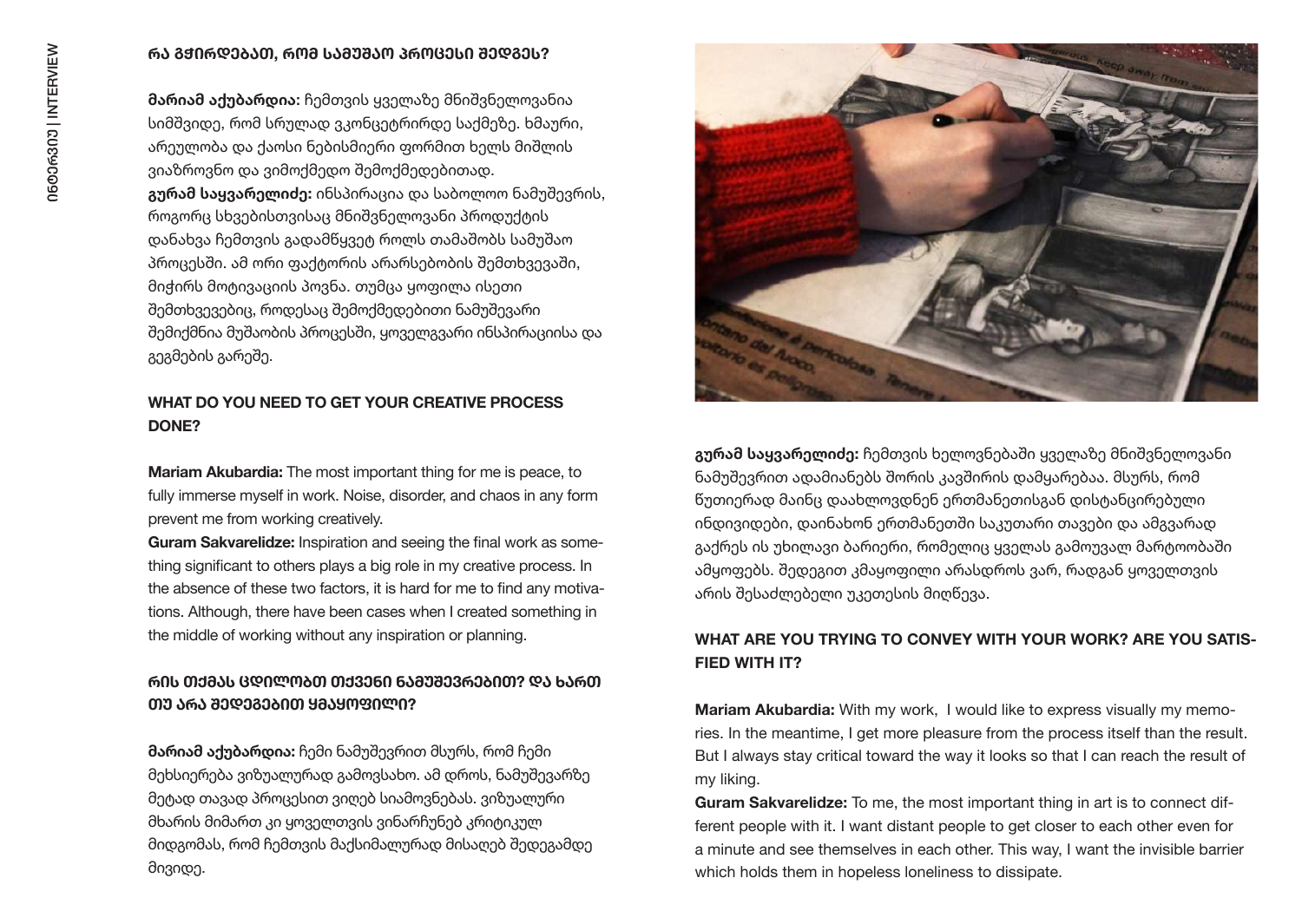

#### **ᲠᲐᲡ ᲜᲘᲨᲜᲐᲕᲡ ᲘᲧᲝ ᲮᲔᲚᲝᲕᲐᲜᲘ ᲐᲓᲐᲛᲘᲐᲜᲘ?**

**მარიამ აქუბარდია:** ჩემთვის იყო ხელოვანი განსაკუთრებულს არაფერს ნიშნავს. ყველა პროფესია თანაბრად მნიშვნელოვანია. მთავარია ადამიანი არჩევანში იყოს გულწრფელი და საკუთარი საქმით სიამოვნებას იღებდეს.

**გურამ საყვარელიძე:** ყველა ადამიანი არის შემოქმედი, მინიმუმ საკუთარი პიროვნების. ზოგს მეტი მოტივაცია აქვს საკუთარი შემოქმედება სხვებსაც გაუზიაროს და ამისთვის სხვადასხვა ფორმატს იყენებს.

#### **WHAT DOES IT MEAN TO BE AN ARTIST?**

**Mariam Akubardia:** To me, to be an artist means nothing special, really. Every profession is equally essential. The influential thing is for a human to be honest in their choice and love what they do.

**Guram Sakvarulidze:** Every human is a creator of some sort, at least to their personality. Some have more motivation to share their work with others and choose different ways for it.

## **ᲠᲐ ᲨᲔᲣᲫᲚᲘᲐ ᲮᲔᲚᲝᲕᲜᲔᲑᲐᲡ ᲘᲡᲔᲗᲘ, ᲠᲐᲪ ᲡᲮᲕᲐ ᲐᲠᲪ ᲔᲠᲗ ᲓᲐᲠᲒᲡ ᲨᲔᲣᲫᲚᲘᲐ?**

**მარიამ აქუბარდია:** ხელოვნებას აქვს შესაძლებლობა დაგანახვოს ის, რასაც ხშირად ვერ ვხედავთ და რეალობის მიღმა არსებობს. ხელოვნებას შეუძლია დაგვაფიქროს იმაზე, რაც ჩვენთვის ხშირად შეუმჩნეველია. **გურამ საყვარელიძე:** მხოლოდ ხელოვნების მეშვეობით არის შესაძლებელი საუბარი რაციონალური აზროვნების მიღმა, პირობითი სიმართლეების დანგრევა ან სულაც ახალი მნიშვნელობების შექმნა. ყოველივე ეს ხელს უწყობს ადამიანებს შორის ძლიერი კავშირების დამყარებას.

#### **WHAT IS AN ARTIST ABLE TO DO THAT OTHERS CAN'T?**

**Mariam Akubardia:** Art has the possibility to show us things that are visible otherwise and are beyond reality. Art can make us think about things that are often not noticed.

**Guram Sakvarelidze:** Only through art it is possible to talk about the things that are beyond rational. Deconstructing conventional truths and giving them new meanings. All of these helps create strong bonds between humans.

#### **ᲠᲘᲡ ᲛᲝᲡᲛᲔᲜᲐᲡ ᲘᲡᲣᲠᲕᲔᲑᲓᲘᲗ ᲗᲥᲕᲔᲜᲘ ᲜᲐᲛᲣᲨᲔᲕᲠᲘᲡ ᲛᲐᲧᲣᲠᲔᲑᲚᲘᲡᲒᲐᲜ?**

**მარიამ აქუბარდია:** ჩემთვის მნიშვნელოვანია მნახველმა გაიგოს ის, რის თქმასაც ვცდილობ და ასევე დააკავშიროს ჩემი ნამუშევარი საკუთარ თავს.

**გურამ საყვარელიძე:** მსურს, გავიგო ჩემი შემოქმედების რეალური შეფასება მნახველისგან.

## **WHAT WOULD YOU LIKE TO HEAR ABOUT YOUR ART FROM YOUR VIEW-ERS?**

**Mariam Akubardia:** To me, it is important that viewers understand what I want to say and connects themselves with my art.

**Guram Sakvarelidze:** I would like to hear what they really think about my work